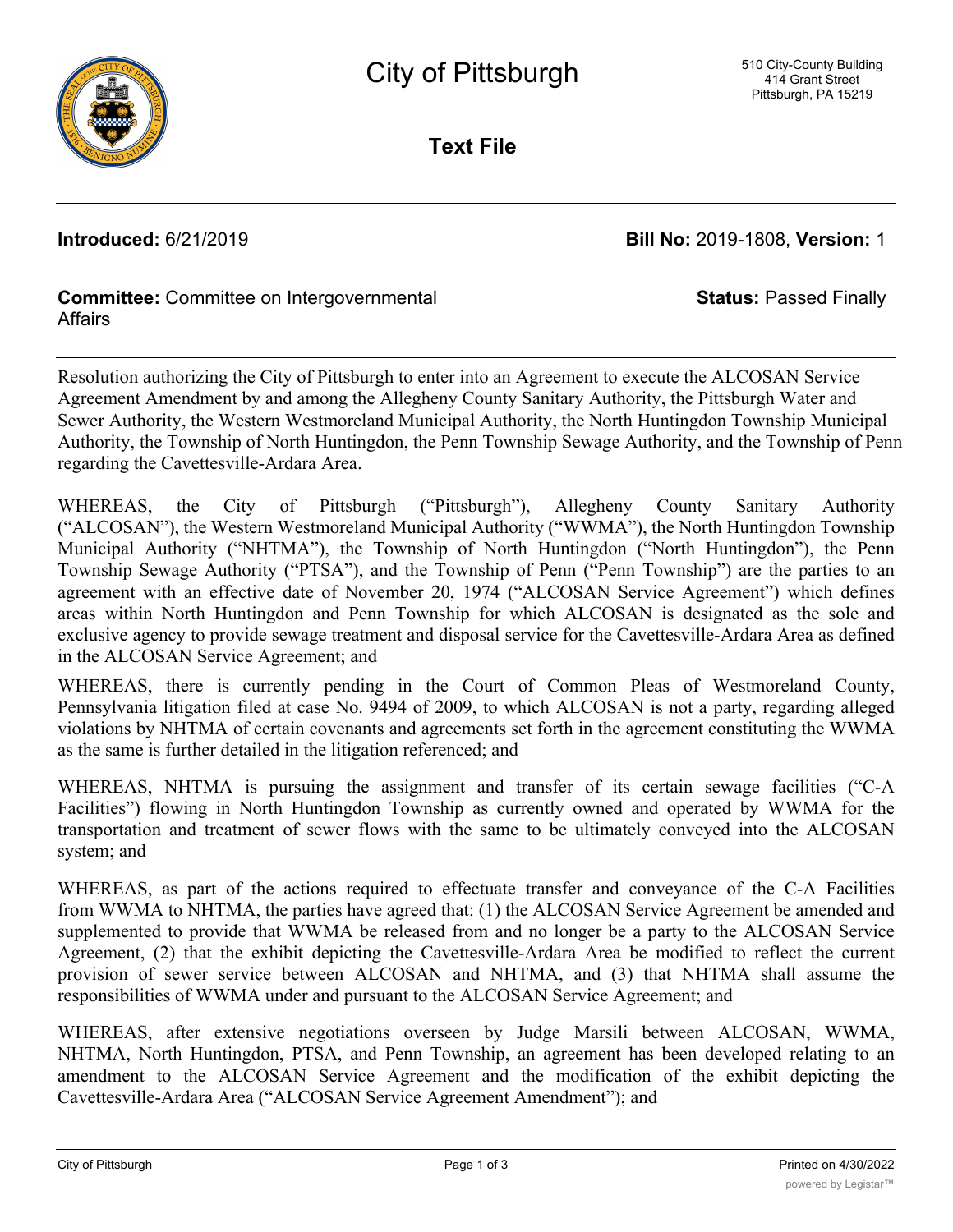**Introduced:** 6/21/2019 **Bill No:** 2019-1808, **Version:** 1

## **Committee:** Committee on Intergovernmental **Affairs**

**Status:** Passed Finally

WHEREAS, ALCOSAN has received confirmation from WWMA, NHTMA, North Huntingdon, PTSA, and Penn Township that their respective governing bodies have properly authorized the execution of the ALCOSAN Service Agreement Amendment, contingent upon the approval of all parties; and

WHEREAS, although not a party to the ALCOSAN Service Agreement, the Pittsburgh Water and Sewer Authority ("PWSA") is considered a party to the ALCOSAN Service Agreement and the ALCOSAN Service Agreement Amendment because of the Capital Lease Agreement between Pittsburgh and the PWSA; and

WHEREAS, following approval of this Resolution, PWSA will consider and vote on the ALCOSAN Service Agreement Amendment, and then the Pittsburgh will do the same; and

WHEREAS, due to the PWSA's status as a public utility and its oversight by the Pennsylvania Public Utility Commission ("PUC"), the ALCOSAN Service Agreement Amendment will not be effective until thirty (30) days after the PWSA has filed a fully executed copy thereof with the PUC or, if the PUC institutes an investigation, at such time as the PUC grants its approval; and

WHEREAS, the PWSA will file a copy of the fully executed ALCOSAN Service Agreement Amendment with the PUC within ten (10) days of its execution by all parties.

NOW, THEREFORE, the Board of Directors of ALCOSAN hereby resolves as follows, incorporating the above recitals by reference:

**Section 1**. The Executive Director is authorized and directed to finalize and then execute the ALCOSAN Service Agreement Amendment between and among ALCOSAN, Pittsburgh, PWSA, WWMA, NHTMA, North Huntingdon, PTSA, and Penn Township in the general form as attached hereto, made a part hereof by reference, and marked as **Exhibit "A"**. The ALCOSAN Service Agreement Amendment will not be effective until thirty (30) days after the PWSA has filed a fully executed copy thereof with the PUC or, if the PUC institutes an investigation, at such time as the PUC grants its approval.

**Section 2**. This Resolution shall take effect immediately.

**RESOLVED** and **ADOPTED** this 28th day of March, 2019, by the Board of Directors of the Allegheny County Sanitary Authority in lawful session duly assembled.

## ATTEST: ALLEGHENY COUNTY SANITARY AUTHORITY

Name: Name: Title: Title:

By: